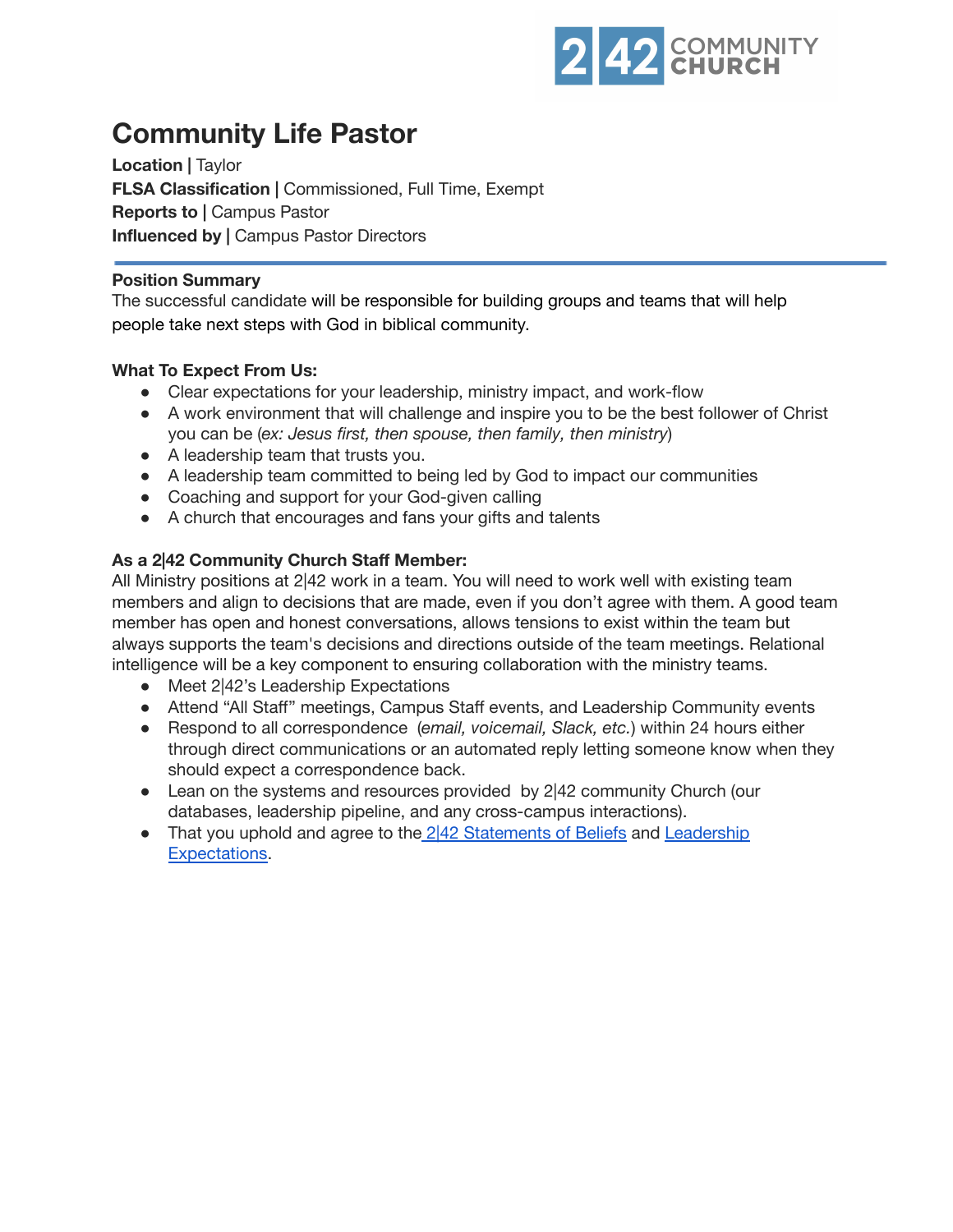

### **Job Responsibilities include but not limited to:**

- Personally model, advocate for and live out our [mission](https://drive.google.com/file/d/1HgfHE2-2NG907aj067fpmwKw-jyMIgn5/view?usp=sharing) and core values
- Be an advocate of "Helping People Take Next Steps With God" (*HPTNSWG*) through biblical community
- Be the point person for groups and teams at the campus level
- Influence and grow the culture of groups, teams and coaching across the campus departments
- Personally implement and promote the 2|42 groups rhythms (Example the 4-3-2-1 rhythm).
- Promote 2|42's focus of "weekends, groups, & teams" philosophy at the campus
- Grow and maintain 75% of adult engagement (in-person & online) in small groups
- Recruit, train, and coach network leaders, small groups leaders, team members, team leaders and coaches across all regions within the reach of the Campus' counties.
- Assist Campus Pastor in teaching StepOne, , Team Huddle, Small Group Leader Trainings, Network Leader and Regional Network gathering, Huddles and LeadOut classes.
- Employ time management skills (including but not limited to goal setting, prioritization, organization, communication and strategizing)
- Work with Campus Pastor to steward the community life budget.
- Spearhead a culture of both addition and multiplication among groups and teams
- Any other duties as assigned

#### **Personal Characteristics:**

The successful candidate will have a deep and growing relationship with God, active involvement in the leadership of the church and campus, and have a commitment to maintaining healthy and accountable relationships. A Christ-honoring lifestyle marked by, servanthood, generosity, joy, a love for bible study and prayer. A growing passion to shepherd others in their walk with God and to work effectively with many key leaders is necessary. Integrity in finances, relationships, and time management are expected.

- A clear and vibrant commitment to Jesus Christ displayed through their personal faith and devotional life.
- A passionate love for the church and a healthy understanding and embracing of its history
- A solid commitment to the authority of Scripture and a well-developed personal theology.
- Sets a positive example and serves as a role model in their personal life.
- Warm, encouraging personality that connects well with others.
- A team player who's able to both follow and lead while always being FLEXIBLE.
- Great recruiter and trainer of others.
- Clear personal and professional vision.
- A passion for continuous improvement.
- A "whatever it takes" attitude.